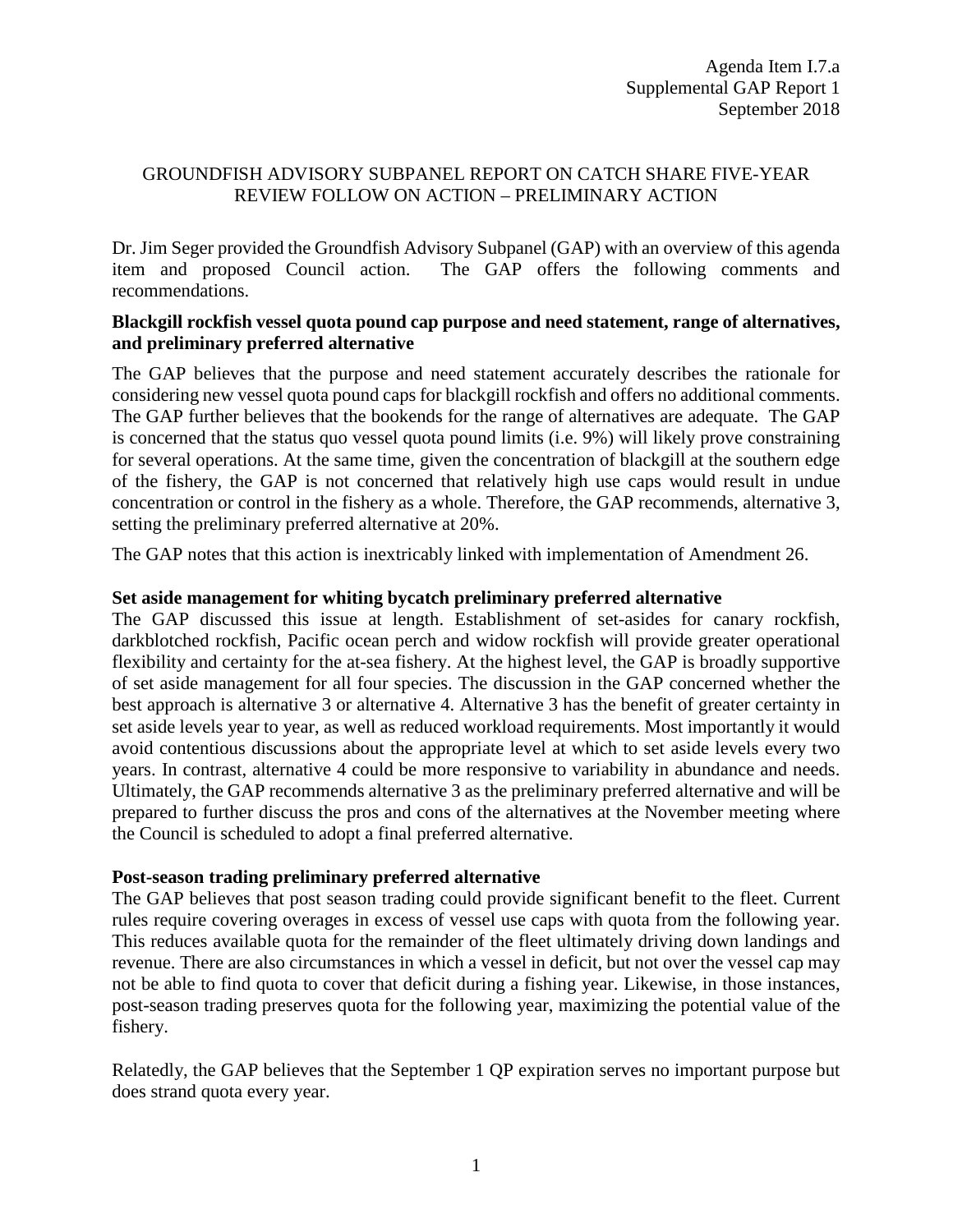Therefore, the GAP recommends adopting alternative 2 (allow postseason trading for accounts in deficit), as well as the suboption exempting vessels from QP use limits during postseason trading. The GAP also recommends adopting alternative 3 (striking the September 1 QP expiration). The GAP did discuss several additional components that will be important to further develop in order to ensure that postseason trading serves its intended purpose and does not lead to unintended consequences.

- 1) Limited window for trading For example, we recommend that post season trading would be allowed between January  $1<sup>st</sup>$  and January  $15<sup>th</sup>$ .
- 2) Post season trading should only be allowed for those species that are not close to full attainment – Vessels in deficit would be allowed to participate in post season trading during those dates only for species under 90% attainment of the QP as of January  $1<sup>st</sup>$ . Another option would be to specify species that would not be eligible for post season trading (e.g. petrale sole and sablefish).

The GAP discussed two reasons for consideration of this limit. First, allowing post season trading for key target species, especially for vessels that had exceeded the vessel use cap, might undermine core components of the program. Second, the GAP was concerned that if many people fished into deficit knowing they had the ability to acquire quota after the year end, ACLs could potentially be exceeded. The GAP believes that these risks could benefit from further analysis.

One potential fix might be to allow post season quota trading for all species regardless of attainment, but to forbid post season trading for species over a certain level of attainment by vessels in excess of the vessel cap. This would minimize gaming while allowing more full utilization of the available quota.

- 3) Measures to prevent gaming -Vessels exceeding a vessel limit during the year would still be unable to fish the remainder of the year after incurring the deficit.
- 4) Additional exemptions to 30 day deficit rule Modify the regulatory language to add a second exception to the 30 day rule for covering a vessel account deficit  $(1<sup>st</sup>$  exception is deficit within the carryover provision). The 2<sup>nd</sup> exception would be to allow a vessel more than 10% over the vessel limit to declare out of the fishery and cover the deficit during the January  $1^{st}$  to  $15^{th}$  post season trading window. If you don't or can't cover during postseason trading window and/or carryover quota then a violation would occur. This bullet could also benefit from further analysis.

# **Catcher-processor accumulation limits preliminary preferred alternative**

As noted in previous GAP and Community Advisory Board (CAB) statements, the GAP believes that establishing accumulation limits, ownership limits and processing limits for the catcherprocessor sector is not the best use of precious staff time and resources. The GAP notes that the other priority actions in this agenda item are likely to improve flexibility, efficiency or business certainty and thereby improve economic outcomes in the fishery. This item is not supported by industry, was not recommended by the CAB or GAP, and won't lead to any appreciable benefits.

Therefore, with regard to accumulation limits the GAP recommends no action (alternative 1) plus vacating the control date (alternative 2). With regard to ownership limits the GAP recommends no action (alternative 1). With regard to processing limits, the GAP also recommends no action